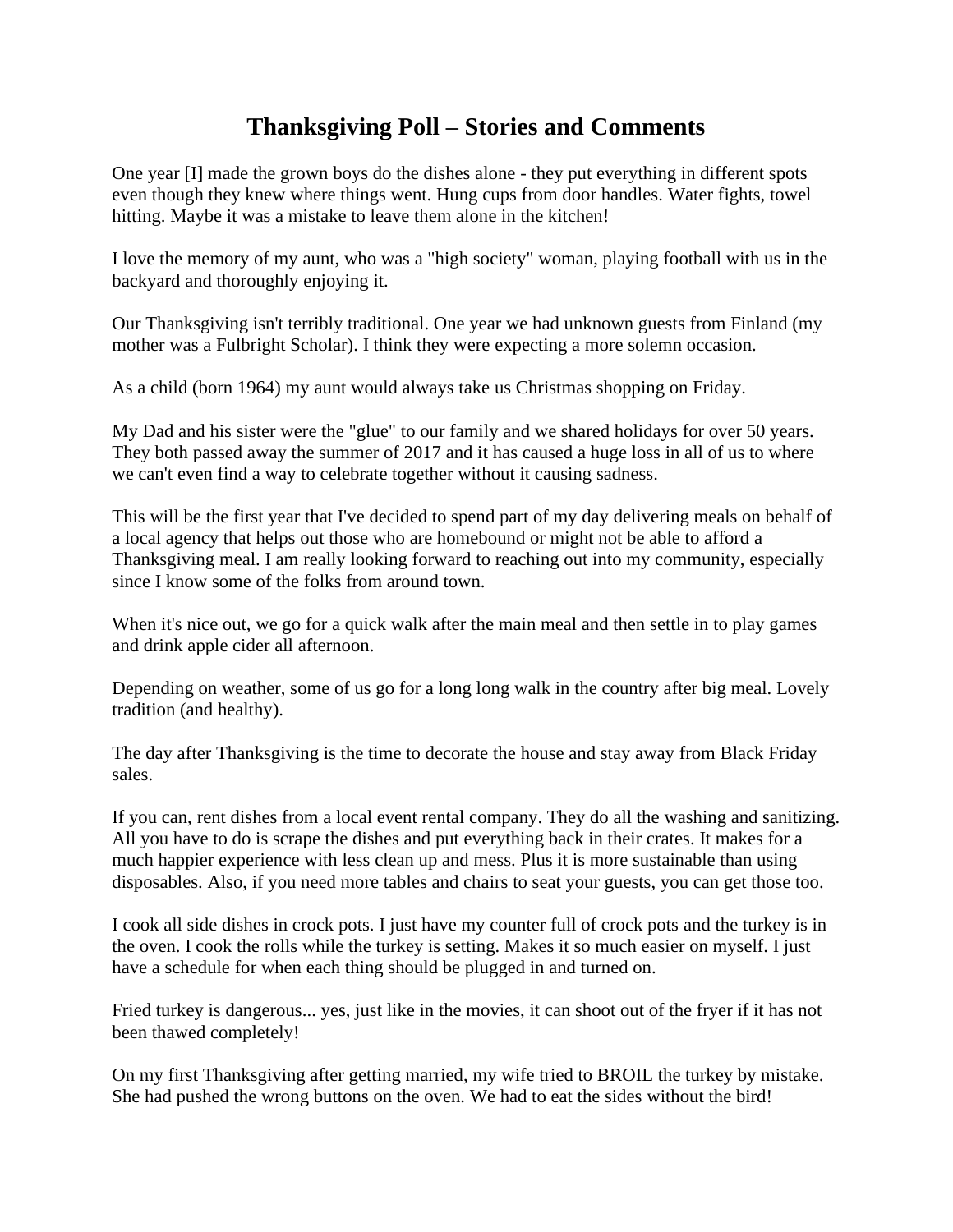Coming from a large family (7 children and grandparents lived with us), Thanksgiving was a big deal...we did not have a large enough table one year so my dad put two doors together on top of sawhorses to have enough seating-this was after marriages/children from my oldest two siblings and even more people joined us.

We love our Thanksgiving Tradition. It seems to be the one fairly extended time that we all have off with time to gather together.

An oven fire is one way to liven up the day.

In the past few years, our family has included in-laws of my sons' I didn't really expect that and it has made things . . . interesting.

Dropped the turkey one year getting it out of the oven when done - 5 second rule! Picked it up, wiped it off and still ate it. Thank God I washed the floor the night before.

One year my husband had a few drinks and decided to cook turkey parts that you find in the turkey just like Martha Stewart for making gravy, only he grabbed a bottle of dish soap, not cooking oil to use to fry the turkey parts, good thing I was sober and threw the mess away before he had time to try to fry it.

Most memorable: We were hosting a Korean family new to America for Thanksgiving dinner, and my husband and son came back from their traditional Thanksgiving morning deer hunt with a freshly killed deer back right before our noon meal. Our guests willingly participated in the evisceration process since they wanted to experience every aspect of American culture!!

One thanksgiving my grandmother brought the Turkey into the dining room on a platter and yelled my dad's name as the turkey slid off the plate and landed in my dad's lap and she yelled at him for not catching it.

Last year, my father-in-law insisted there not be any alcohol present all weekend. Not a huge deal for me, however don't think his three sons thought it was a good deal! I usually have left on Friday to take our son to basketball practice at home (90 minutes away) and then he and I have time together. He is in college now, so we will stay the entire weekend at my father-in-law's. He is a lovely man!

Broken chair at the dining table during an intense card game-spoons :) The guys go hunting in the morning.

I like ice cream on pumpkin pie better than whipped cream – yum.

Looking forward to being together again after the Covid year away.

Always fun to ask grandparents their memories of earlier Thanksgiving weekends and ask what they did to celebrate, what they did with and out... humbling and important.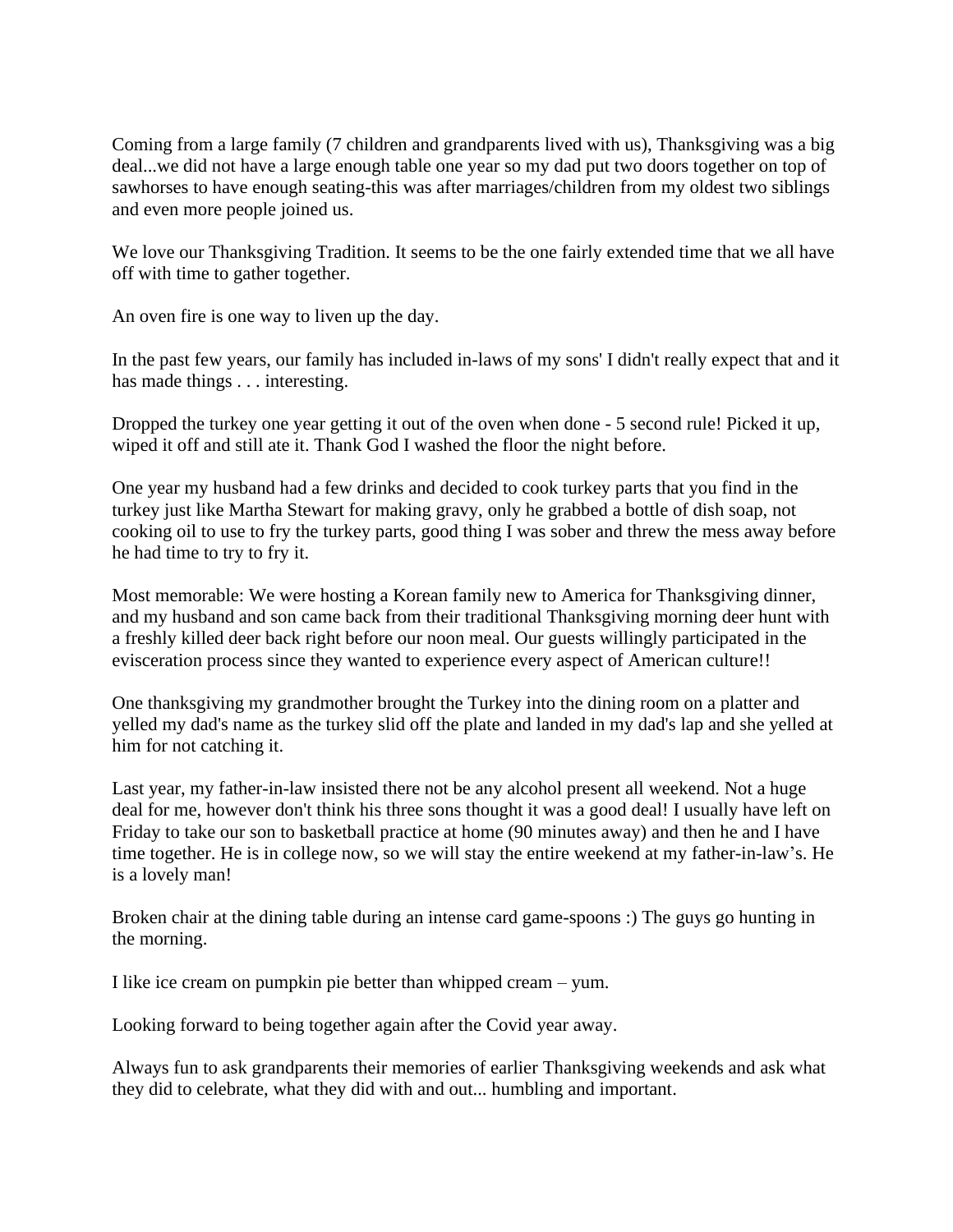Our Thanksgiving celebration is getting smaller, but our youngest daughter is getting married the weekend after Thanksgiving, and we are looking forward to a fun time with some little ones in the future!

Our usual Thanksgiving during years we don't travel to family is a picnic at the Valley of Fire State Park near our home and then returning to the house for a pie buffet.

We use Thanksgiving gathering to "draw names" for the Christmas gift exchange.

Very thankful to be able to spend time with family...not everyone has that opportunity.

We started covering the tables with paper to have everyone write down their thanks and blessings.

One giant annoyance is when family members eat my husband's vegan food! He is a strict vegan due to a cancer diagnosis, and people help themselves to his clearly labeled foods and leave him with very little to eat. The carnivores in the family need to leave the veg-based food alone.

Thanksgiving Day 1989 was my first date with my husband. My mother knew we had planned a date for the weekend, but she insisted he come over for Thanksgiving with the family. Talk about awkward!

WE play cousin football outside. a well-loved tradition. rain, shine or snow.

I'll never forget how angry I got at one of my uncles who took BOTH turkey drumsticks, at the same time. Such an aloof lack of courtesy!

My Thanksgivings have changed over the course of four and a half decades. When I was very young, we used to drive to Iowa to see my mother's family until her parents passed away. Then we traveled out of town for several year (largely during my high school and college years), mostly to Colorado but once to Mexico! In my thirties we started taking part in the large (anywhere between 30 on an 'off' year and 60 or more) dinner hosted by my father's side of the family. Now it is just my parents and me every other year when my brother and his family of eight are with his in-laws and we order our meal from Whole Foods, though I still bake my aunt's bread recipe from scratch every year.

Canadians celebrate thanksgiving in October. It's not the same enormous "deal" that our US counterparts seem to have. For most of us, there are not a lot of big Thanksgiving traditions or expectations around hosting it or attending it. I look at the movies, magazines and TV specials and all the folklore from the South and it seems like it's a stressful time where things have to be perfect. My wish for all of you is to relax and enjoy the day in whatever way makes you and yours happy.

When my family (my side) gets together there is always dancing involved. I wish my husband's side did the same.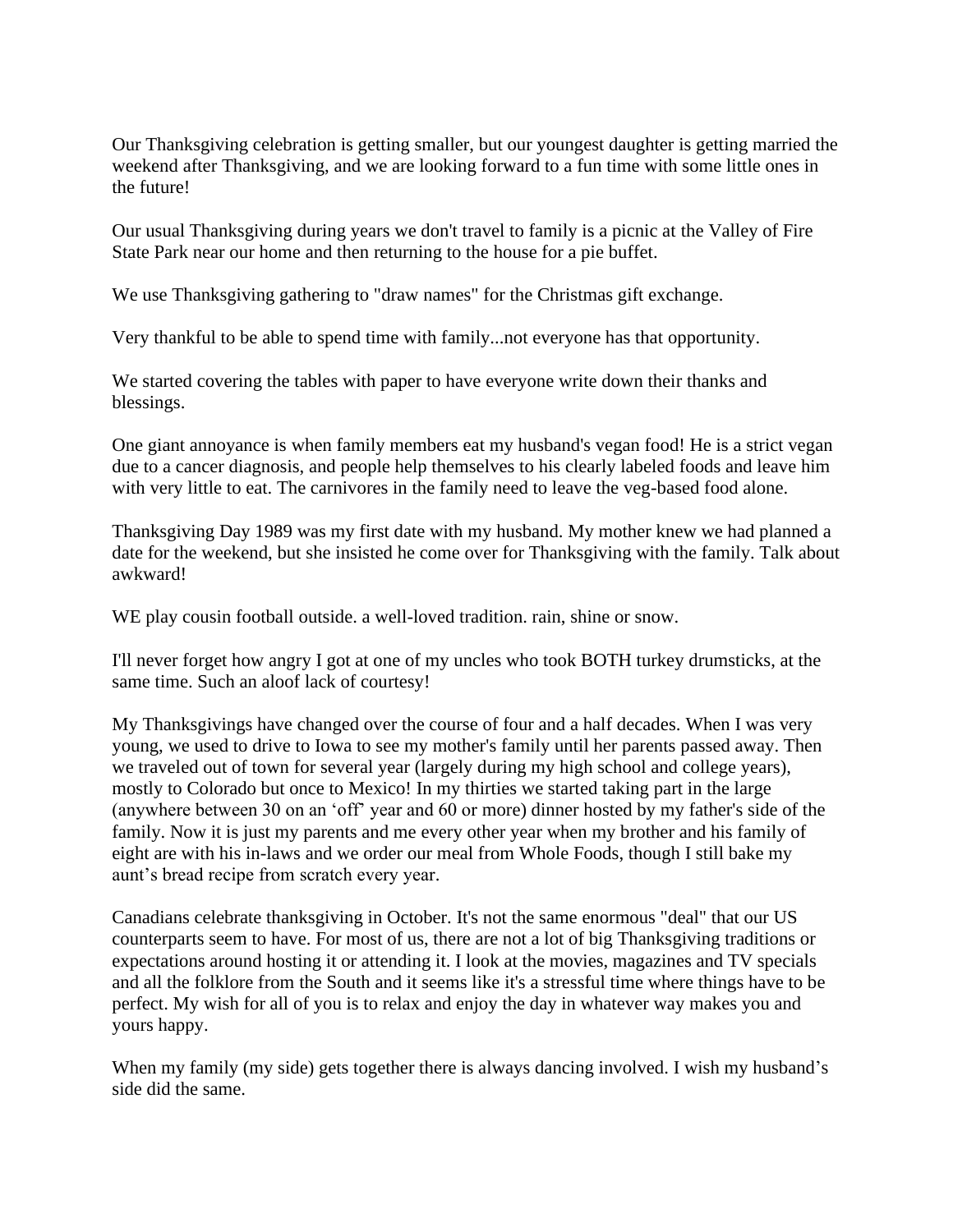Tradition is important - my family has gathered for6 generations in our homes - we make it work no matter how many. We sing the Doxology for our prayer - wonderful sound of thanks.

Here's another weird tradition: Halstead, KS, is the type of tiny town where you have to create your own fun outdoors as a kid. We used to walk to the bridge and pick items in the creek to aim hedge apples at, and we'd try to see who could throw the farthest. When my sister was in preschool, her teacher asked her favorite Thanksgiving tradition, to which she replied, "Throwing hedgehogs in the creek!" My mom received some questions later.

One year, many years ago, I was having Thanksgiving dinner with my sister and her elementary aged children. She, her husband and I were asking the kids various Thanksgiving related questions and their answers were totally wrong and incredibly funny. We had so much fun and it was a positive memory. I wish I could remember the answers!

My husband comes from a family that always had some farm project that needed to be done regardless of the day. My husband carried this forward, though I insisted that "work" would be finished by Noon. Now that the kids are grown, when they return they always bring their work clothes in anticipation of one of dad's projects. He has softened over the years. Now it is usually helping to put up these 12-foot-tall snowmen in the yard. They are made out of metal and are extremely heavy. It takes 2-3 people and the backhoe to position them. They remain in place until Easter.

Mom has always hosted Thanksgiving. At least 20 years ago she confessed that every year, the smell of the roasting turkey made her nauseous to the point of getting sick. But she felt it was her duty to do the turkey. It all went back to my parents' first Thanksgiving after getting married. They invited both sets of their parents to their apartment for dinner. My Mom was pregnant with my sister, and the smell of the turkey made her ill. Every year after that she had the same reaction, whether pregnant or not. I told her that I would start making the bird at my house (we love the smell), and wrapping it up, driving it across town (giving it time to rest), then carving it up upon arrival. Mom has not been sick on Thanksgiving since I took over the turkey prep/cooking.

In Hawaii, family is important, so when my kids were little, we felt obligated to spend time with both sides. Lunch with husband's family and dinner with mine. My family changed their traditional lunch gathering to dinner so that we could attend (more pressure). The kids were so cranky and exhausted by evening, we would question every year if it was worth the effort. We didn't feel we could start our own family tradition, the expectations were so great. Now that I am a grandparent, I have encouraged my daughter (mother of my grandkids) to make decisions that are best for her young family, even if it means not attending ANY of the family functions. She and her husband have worked out a pretty good compromise: Dad/Step-Mom's family for lunch (which goes through dinner), Friday dinner with me, and Saturday dinner with husband's mom. Kids have fun, parents are relaxed, and we "grands" (grandparents) have quality time with all of them. We are blessed that the "grands" are on the same page and are willing to be flexible for the sake of family, something we are truly thankful for.